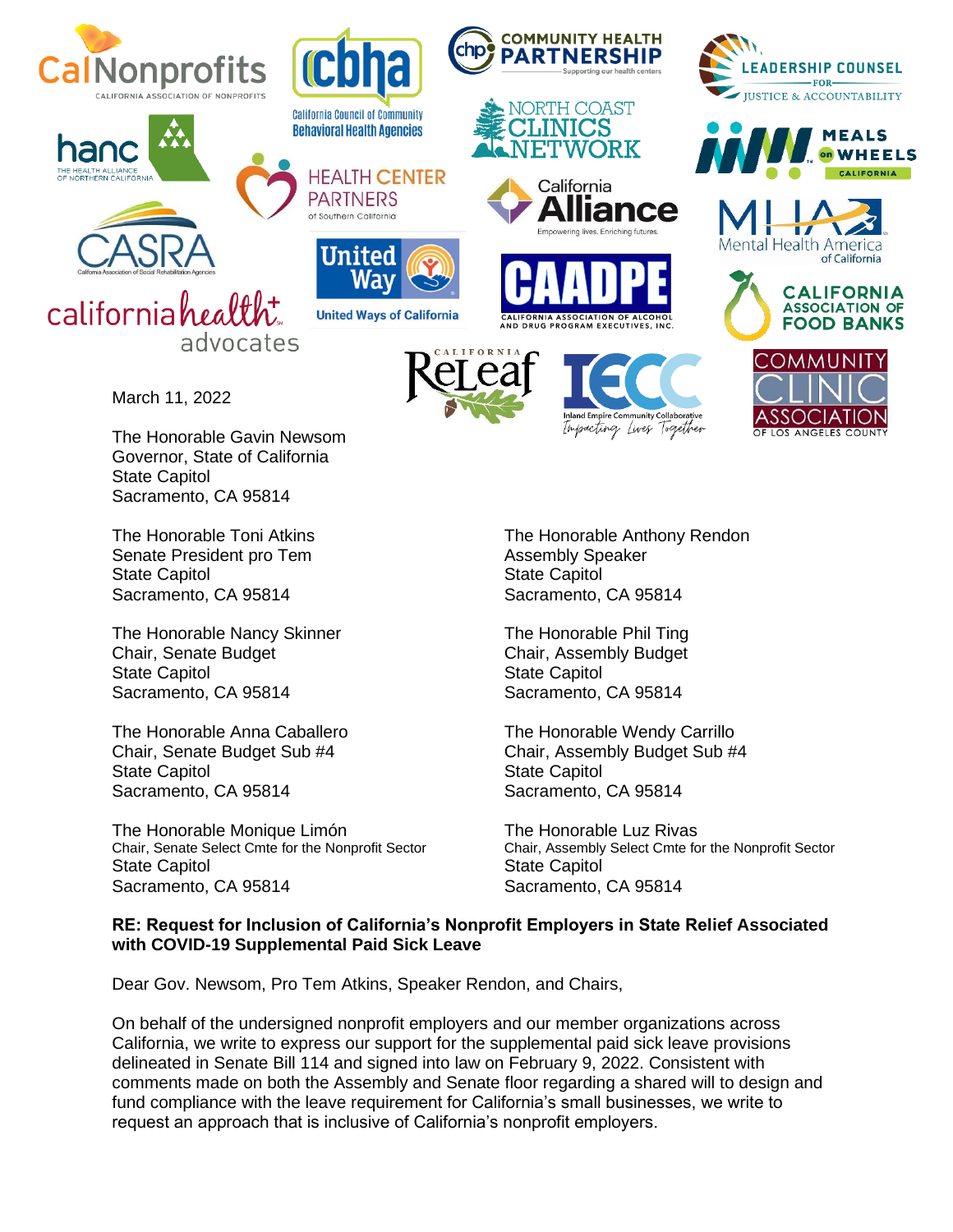We know that COVID exposures and illnesses have created significant challenges for employees and their families. In these emergency circumstances, Californians need additional financial support to fully recover or care for family members before returning to the workplace. As employers of more than 1.2 million Californians, nonprofits support the requirement for employers with more than 25 employees to provide the additional leave included in Senate Bill 114.

But we need the state's help to ensure we continue to survive and thrive. Nonprofits are already struggling to absorb increased programmatic expenses because of the pandemic. The sector has stepped up during the pandemic, as nonprofits always do, to serve our communities. Nonprofits have had to adapt programs and provide often-costly safety protections to staff and to recipients of services to continue services.

To ensure uninterrupted services critical to meeting the needs of many vulnerable Californians, nonprofits will comply with SB 114, not only by covering the supplemental leave costs for the employees who need it, but also by paying replacement staff to provide the essential services while other employees are out sick or caring for family members.

In other words, the new law adds to the already significant financial burdens of the pandemic on the nonprofit sector. Cost offsets or relief measures are needed to help nonprofits of all sizes cover the additional costs of compliance with SB 114. These relief measures will help ensure that vital services continue to be available to Californians during this ongoing crisis.

As you evaluate remedies to support small businesses and nonprofit compliance with SB 114, please bear in mind that income tax credits -- and even tax deductions for increased sick leave costs -- can help for-profit employers offset increased costs from extended sick leave policies, but **do not help nonprofit employers.** As tax-exempt organizations, most nonprofits do not pay income taxes. And nonprofits are disadvantaged relative to for-profit businesses that can deduct the mandated sick leave costs as business expenses on their income tax returns.

**Because all employers (including nonprofits) pay payroll taxes, policies that provide payroll tax credits benefit all employers.** Such credits could offset increased costs to comply with SB 114 and other costs associated with the pandemic. The state may prefer this approach considering the State Appropriations Limit, as it would reduce state tax revenues rather than generate a new state expense.

We would also support direct relief in the form of state reimbursement for documented SB 114 compliance costs paid by nonprofit employers. **Any nonprofit required to comply with SB 114 should be eligible for state-funded relief, regardless of organization size.** 

We welcome the opportunity to engage further about strategies for supporting nonprofits as key employers and service providers in the state. Thank you.

Sincerely,

Jan Masaoka CEO California Association of Nonprofits

Ashley McCumber President, Board of Directors Meals on Wheels California

Kaylon E. Hammond CFO, Director of Operations Leadership Counsel for Justice and **Accountability** 

Andie Patterson Senior Vice President CaliforniaHealth+ Advocates